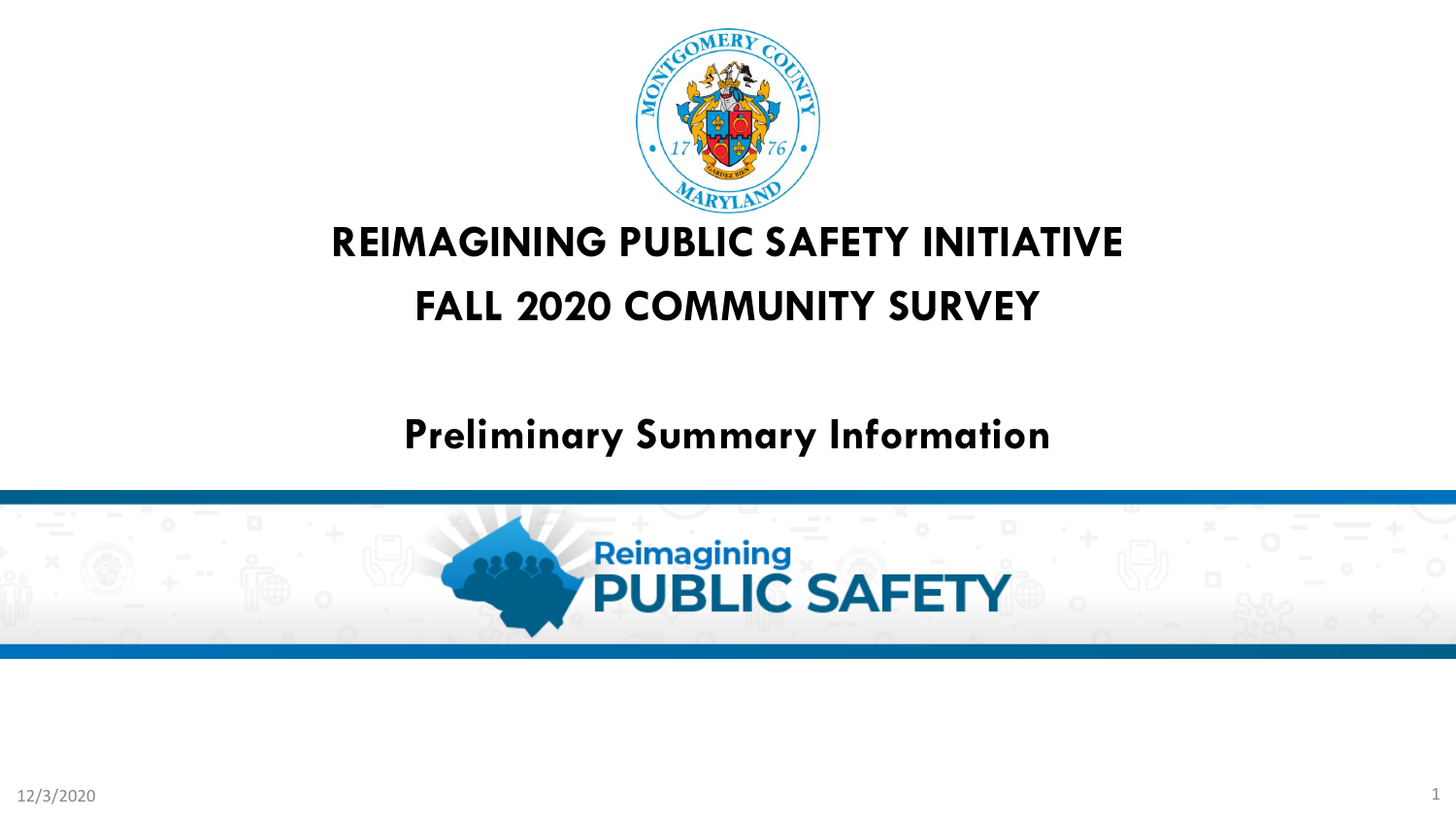

# SURVEY HIGHLIGHTS

- Survey developed to allow Montgomery County residents an opportunity to provide input into the work of the Reimagining Public Safety Task Force
- Key areas of the survey include
	- input on whether responsibility for various services/issues should lie solely, partially, or not at all with MCPD (i.e. lead, supportive, backup, or no role)
	- Identify residents' priorities if reallocating funding
	- Input to Task Force focus group areas
- Survey was opened to the community at large and advertised via a press release and Countywide social media sites
	- Additional outreach and translation efforts coordinated in Amharic, French, Korean, Vietnamese, Spanish and Chinese
- 6,543 survey respondents
- Over 20,000 recorded comments received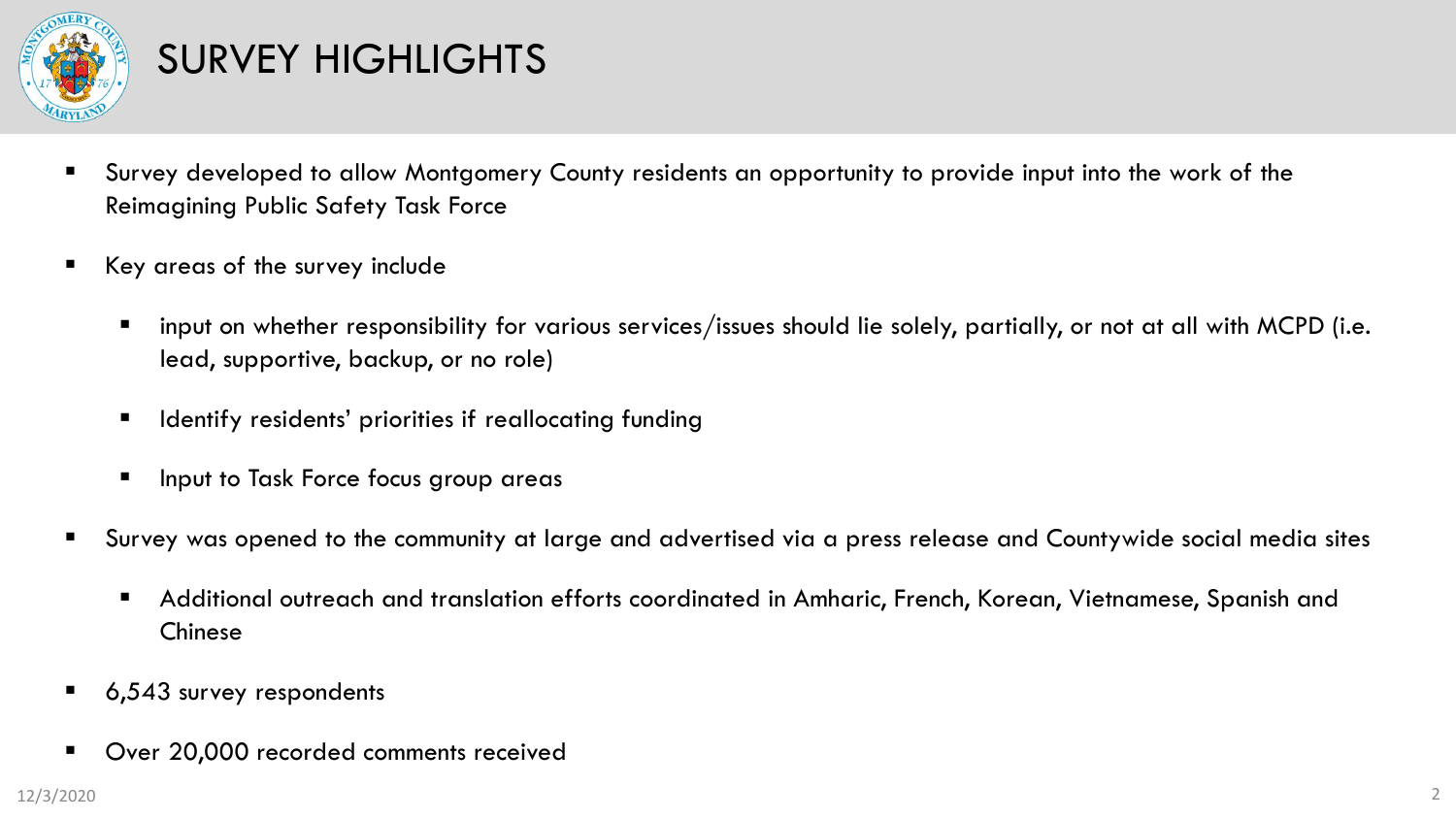

# COUNTY SERVICES & ISSUES

| COUNTY SERVICES AS LISTED IN SURVEY QUESTIONS      |                                                                        |                                     |
|----------------------------------------------------|------------------------------------------------------------------------|-------------------------------------|
| <b>ADDICTION</b>                                   | DUI/DWI                                                                | <b>OVERDOSES</b>                    |
| <b>ALARM REGISTRATION</b>                          | <b>HOMELESSNESS</b>                                                    | <b>PANHANDLING</b>                  |
| <b>ALARM RESPONSE</b>                              | <b>HOMICIDE</b>                                                        | <b>PARKING VIOLATIONS</b>           |
| <b>ALCOHOL VIOLATIONS</b>                          | <b>IN-PROGRESS ANIMAL</b><br><b>ATTACKS</b>                            | <b>PROPERTY CRIMES</b>              |
| <b>ASSAULT</b>                                     | <b>INDECENT EXPOSURE</b>                                               | <b>PROSTITUTION</b>                 |
| <b>CHILD ABUSE</b>                                 | <b>LOITERING</b>                                                       | <b>PUBLIC NUISANCES</b>             |
| <b>CHILD EXPLOITATION</b>                          | <b>MANAGING LARGE EVENTS,</b><br>PUBLIC CROWDS, AND<br><b>PROTESTS</b> | <b>SEXUAL ASSAULT</b>               |
| <b>CITIZENS POLICE ACADEMY</b>                     | <b>MENTAL HEALTH RESPONSE</b>                                          | <b>TRAFFIC</b><br>SAFETY/MANAGEMENT |
| <b>COMMUNITY OUTREACH</b>                          | <b>MISSING PERSONS</b>                                                 | <b>TRESPASSING</b>                  |
| <b>DEATH AND SUICIDE</b><br>RESPONSE/INVESTIGATION | <b>NATIONAL NIGHT OUT</b>                                              | <b>VANDALISM</b>                    |
| <b>DOMESTIC VIOLENCE</b>                           | <b>NEIGHBOR DISPUTES</b>                                               | <b>VIOLENT CRIME</b>                |
| <b>DRUG ENFORCEMENT</b>                            | <b>NOISE VIOLATIONS</b>                                                | <b>WEAPONS VIOLATIONS</b>           |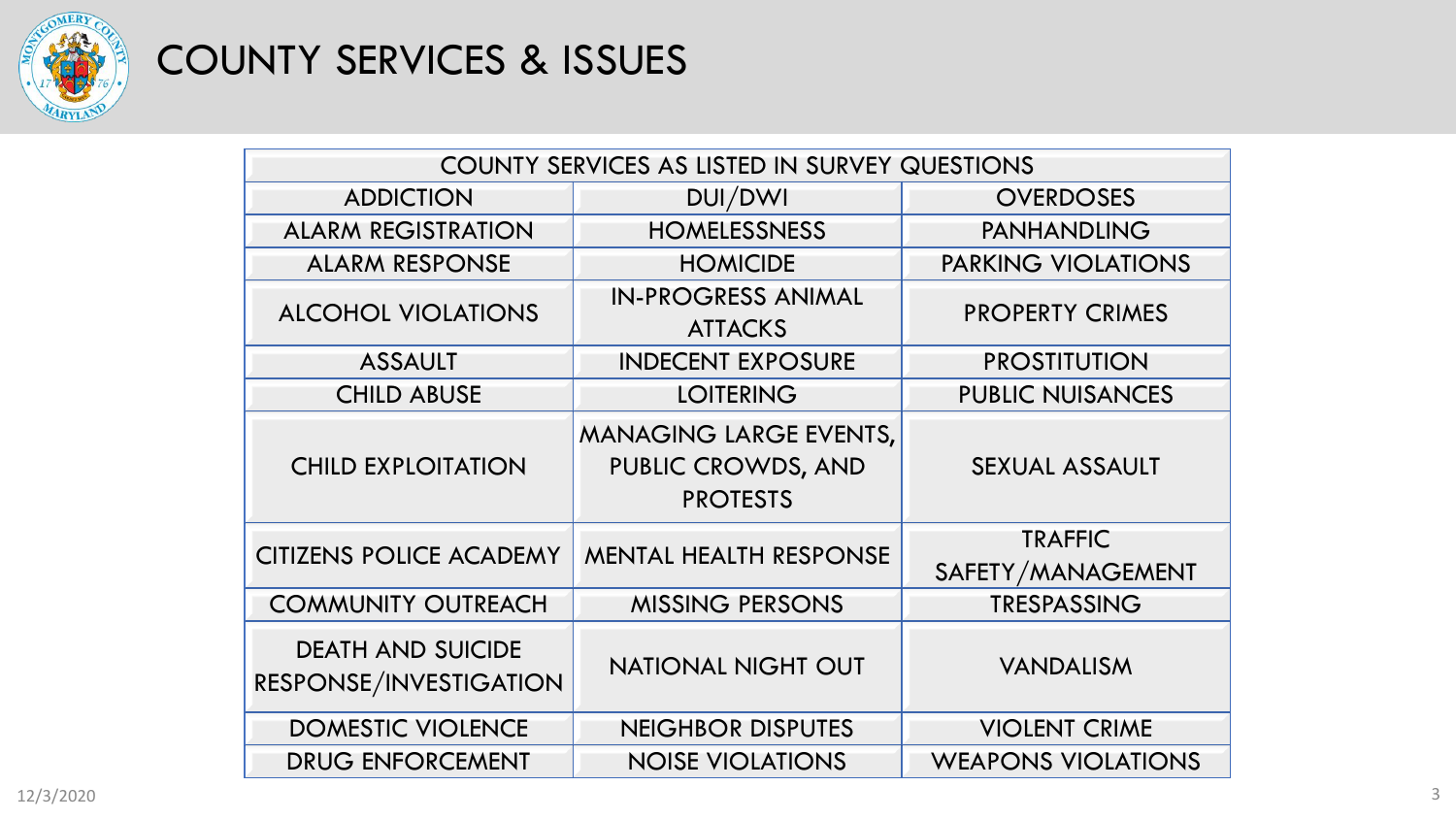

### COUNTY SERVICES & ISSUES MCPD Should Have the Lead Role



#### **Response Key**

MCPD Should Have the Lead Role

In Partnership with Other Service Provider(s)

As Backup to Other Service Provider(s) MCPD Should Not Be Involved

Unsure/Don't Know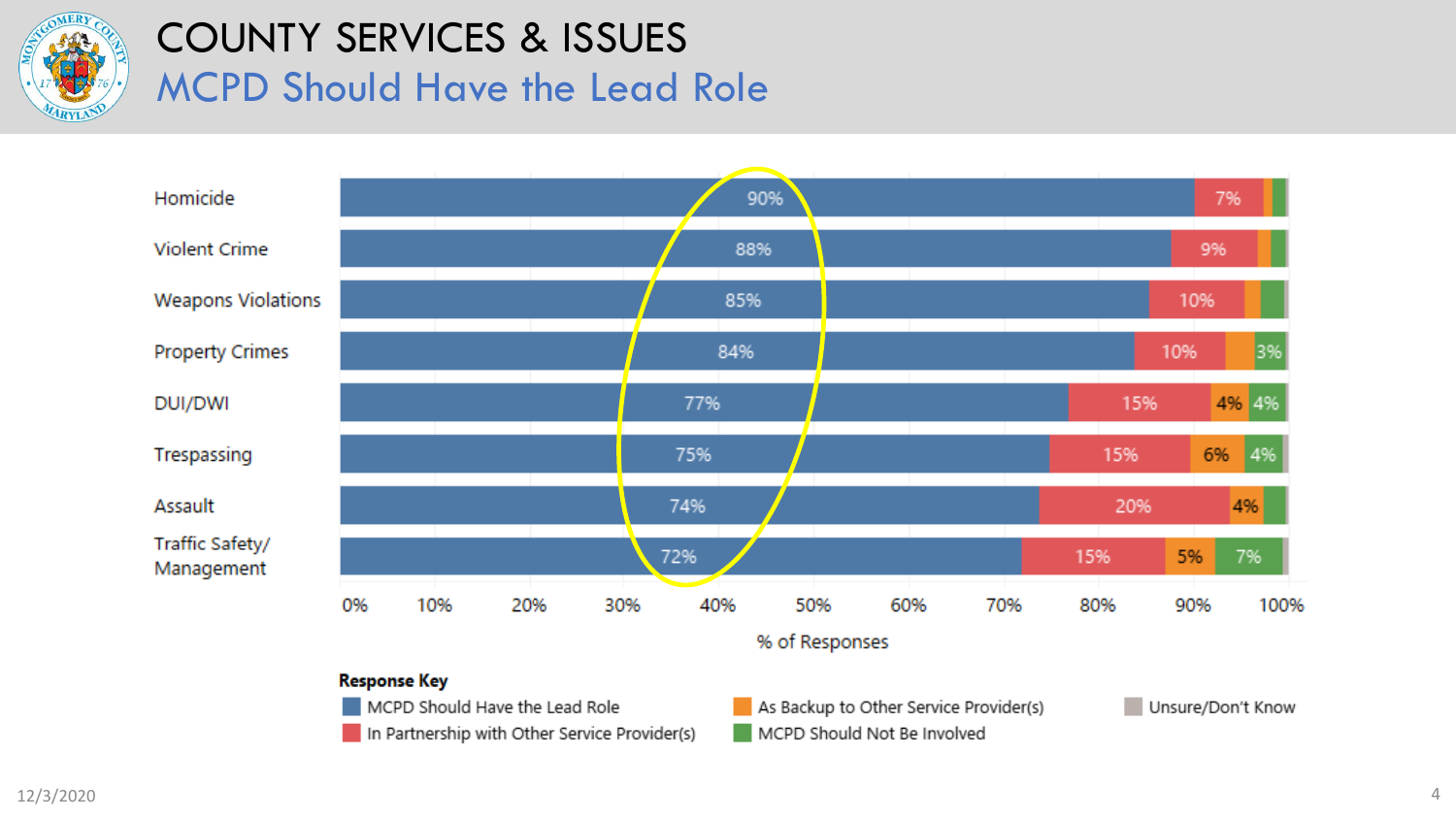

# COUNTY SERVICES & ISSUES

MCPD Should Work in Partnership with Other Providers



\*MIXED RESPONSES ON ROLE OF MCPD

#### **Response Key**

- MCPD Should Have the Lead Role
- In Partnership with Other Service Provider(s)

As Backup to Other Service Provider(s) MCPD Should Not Be Involved

Unsure/Don't Know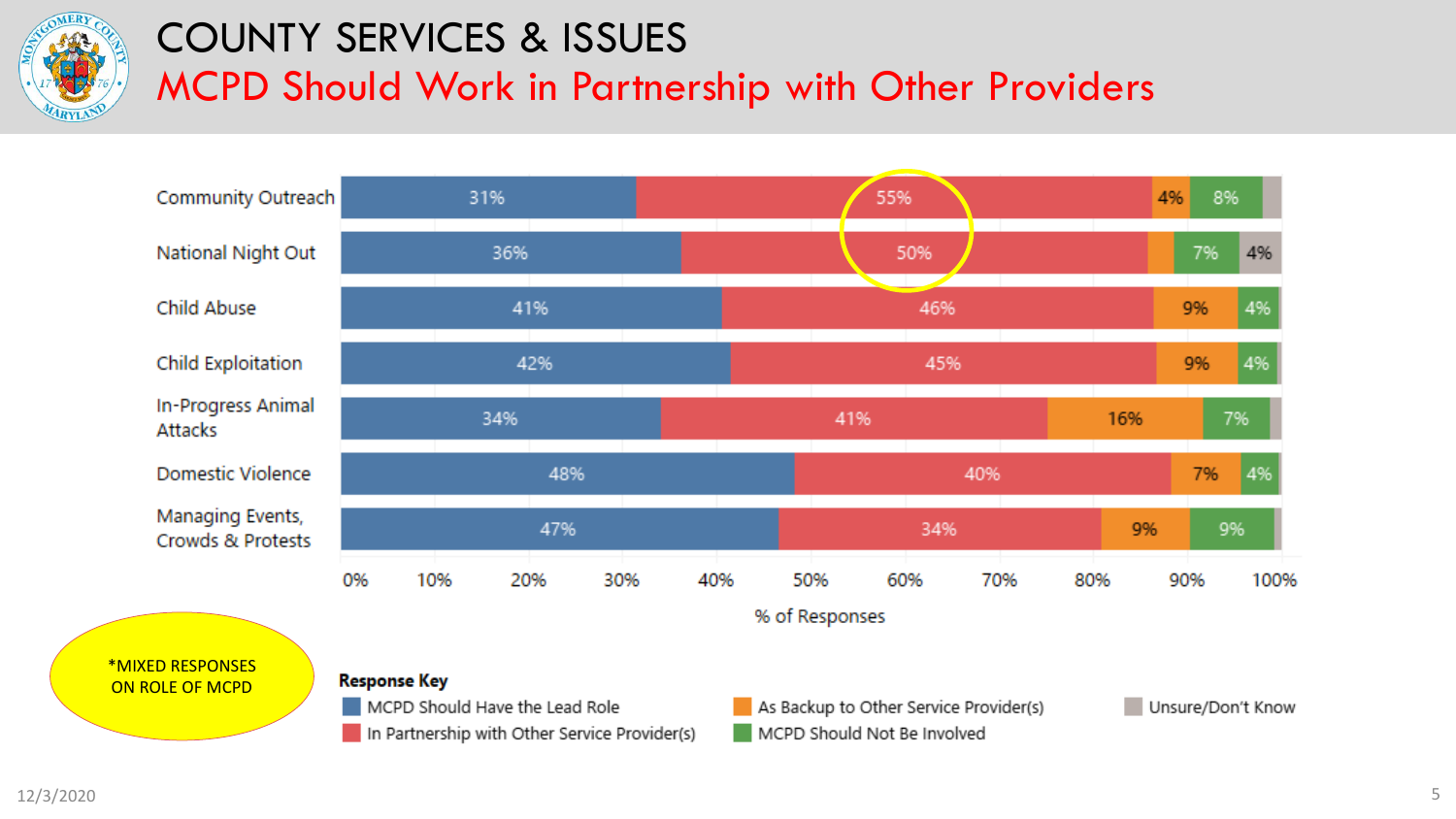

### COUNTY SERVICES & ISSUES

MCPD Should Serve as Backup to Other Providers or Should Not Be Involved



#### \*MIXED RESPONSES ON ROLE OF MCPD

**Response Key** 

- MCPD Should Have the Lead Role
- In Partnership with Other Service Provider(s)

As Backup to Other Service Provider(s) MCPD Should Not Be Involved

Unsure/Don't Know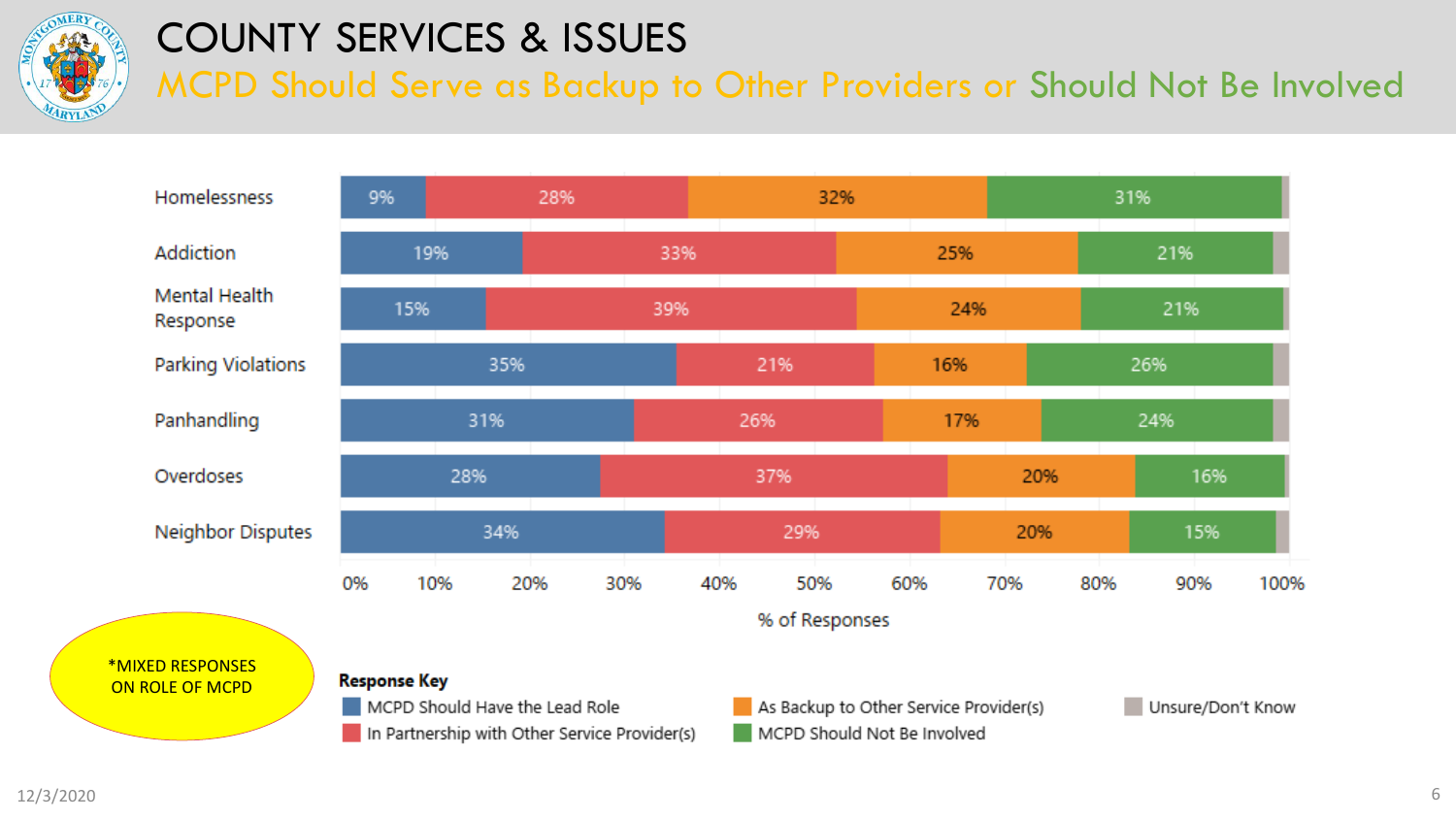

# COUNTY SERVICES If MCPD Funding Could be Reallocated to this Service



**PERCENT OF RESPONDENTS RANKING THE** 

**NON-MCPD COUNTY SERVICE AS A #1 PRIORITY IF REALLOCATING**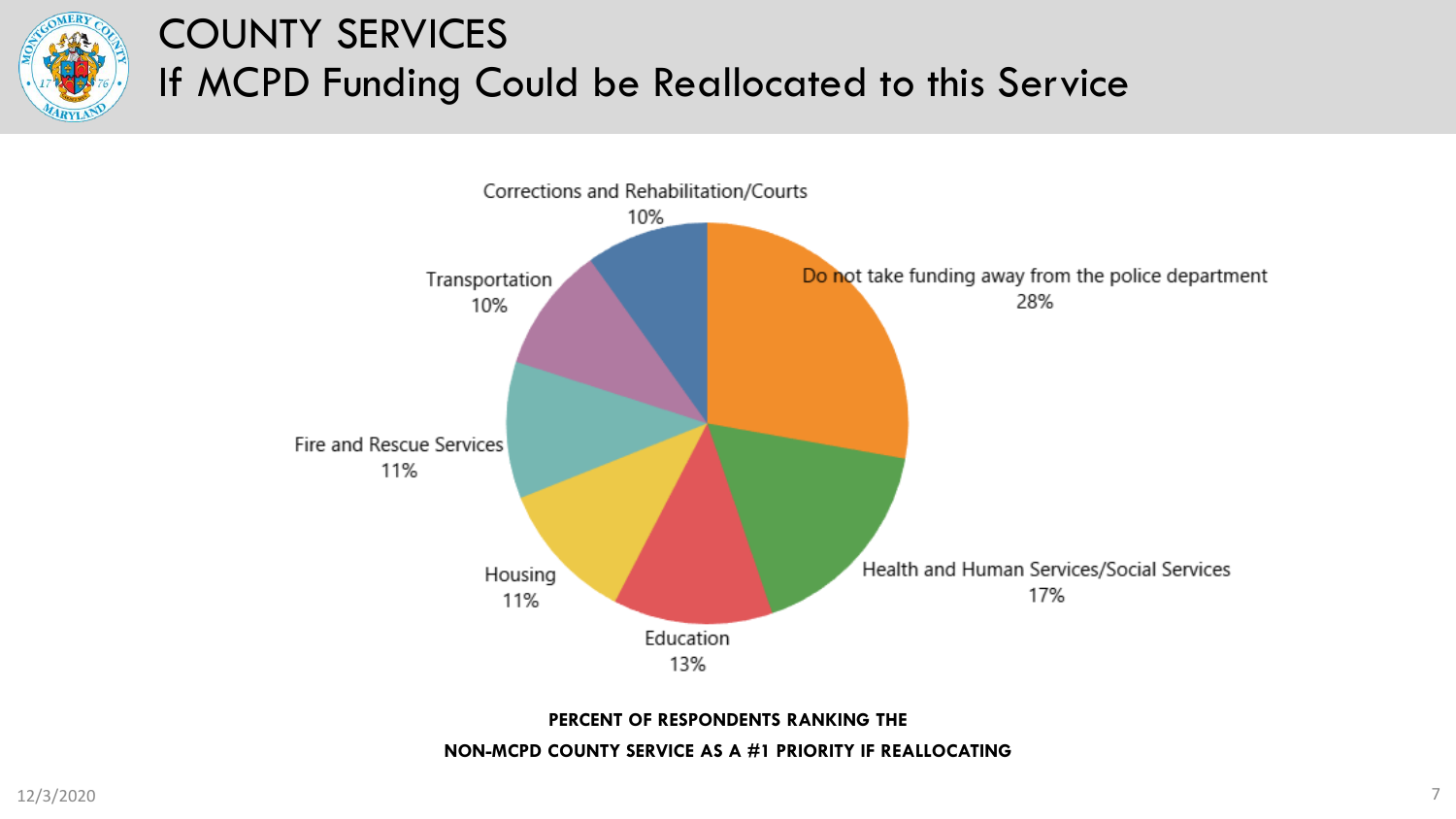

9%

400

200

 $\Omega$ 

# SURVEY RESPONSE Demographics Summary



5%





**Ethnicity**